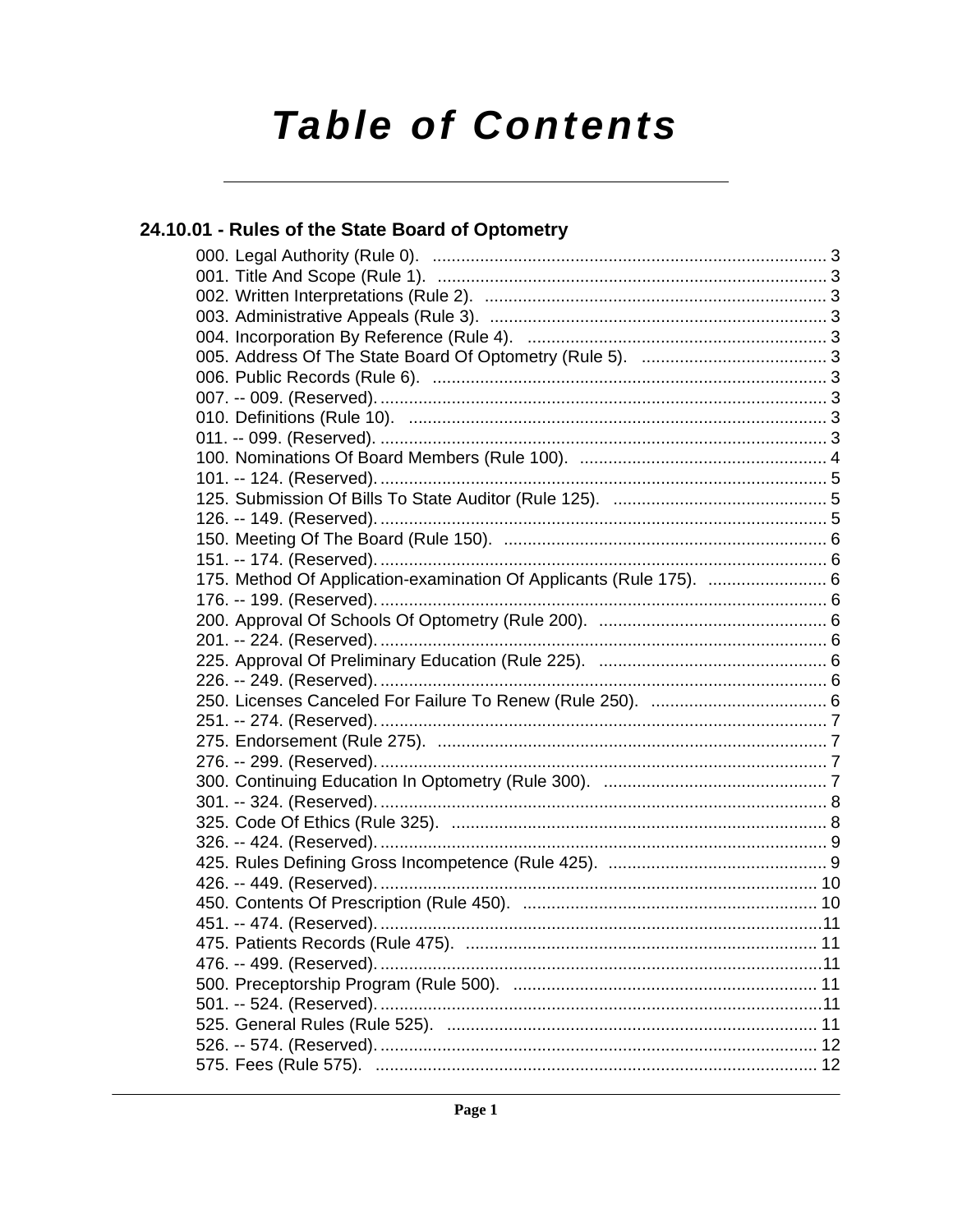# *Table of Contents (cont'd)*

| 600. Board Certification Of Optometrist Authorized To Obtain And Use |  |
|----------------------------------------------------------------------|--|
|                                                                      |  |
|                                                                      |  |
|                                                                      |  |
|                                                                      |  |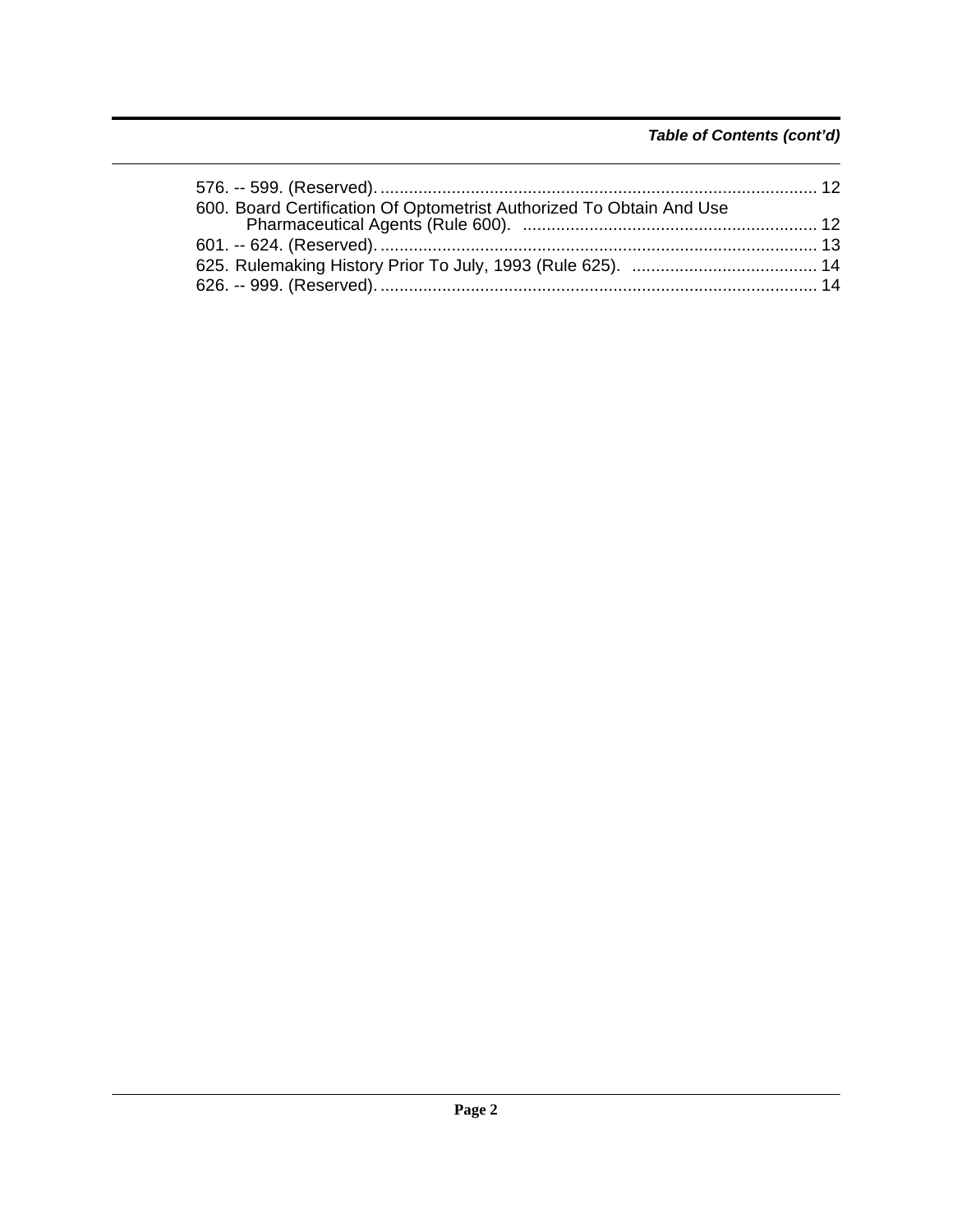#### **IDAPA 24 TITLE 10 CHAPTER 01**

# **24.10.01 - RULES OF THE STATE BOARD OF OPTOMETRY**

#### <span id="page-2-1"></span><span id="page-2-0"></span>**000. LEGAL AUTHORITY (RULE 0).**

These rules are hereby prescribed and established pursuant to the authority vested in the State Board of Optometry by the provisions of Section 54-1509, Idaho Code.  $(7-1-93)$ 

#### <span id="page-2-2"></span>**001. TITLE AND SCOPE (RULE 1).**

These rules shall be cited as IDAPA 24.10.01, "Rules of the State Board of Optometry." (7-1-93)

### <span id="page-2-3"></span>**002. WRITTEN INTERPRETATIONS (RULE 2).**

The board may have written statements that pertain to the interpretation of the rules of this chapter. Such interpretations, if any, are available for public inspection and copying at cost in the main office of the Bureau of Occupational Licenses. (3-15-02)

#### <span id="page-2-4"></span>**003. ADMINISTRATIVE APPEALS (RULE 3).**

Administrative appeals shall be governed by the Administrative Procedure Act, Title 67, Chapter 52, Idaho Code. (3-15-02)

#### <span id="page-2-5"></span>**004. INCORPORATION BY REFERENCE (RULE 4).**

These rules do not incorporate by reference any document other than those sections of Idaho Code so referenced. (3-15-02)

#### <span id="page-2-6"></span>**005. ADDRESS OF THE STATE BOARD OF OPTOMETRY (RULE 5).**

[The office of the State Board of Optometry is located within the Bureau of Occupational Licenses, Owyhee Plaza,](http://ibol.idaho.gov/opt.htm)  1109 Main Street, Suite 220, Boise, Idaho 83702. The phone number of the Board is (208) 334-3233. The Board's FAX number is (208) 334-3945. The Board's e-mail address is ibol@ibol.idaho.gov. The Board's official web site is at www.ibol.idaho.gov/opt.

#### <span id="page-2-7"></span>**006. PUBLIC RECORDS (RULE 6).**

The records associated with the State Board of Optometry are subject to the provisions of the Idaho Public Records Act, Title 9, Chapter 3, Idaho Code. (3-15-02)

#### <span id="page-2-8"></span>**007. -- 009. (RESERVED).**

#### <span id="page-2-9"></span>**010. DEFINITIONS (RULE 10).**

<span id="page-2-13"></span><span id="page-2-12"></span><span id="page-2-11"></span>**01. Board**. The State Board of Optometry as prescribed in Section 54-1503, Idaho Code. (7-1-93)

**02. Bureau**. The Bureau of Occupational Licenses as prescribed in Sections 54-1509 and 67-2602, Idaho Code. (3-15-02)

**03. Low Vision**. Refer to Section 54-1501(5), Idaho Code, correcting defects may include low vision but is not limited to low vision rehabilitation. (7-1-97)

<span id="page-2-14"></span>**04. Vision Therapy**. Any person who assesses, diagnoses, treats, or prescribes treatment for conditions of the visual system or manages a patient with vision therapy, visual training, visual rehabilitation, orthoptics or eye exercises or who hold him/herself out as being able to do so for the rehabilitation and/or treatment of physical, physiological, sensorimotor, neuromuscular or perceptual anomalies of the eyes or vision system or who prescribes or utilizes lenses, prisms, filters, occlusion or other devices for the enhancement, rehabilitation and/or treatment of the visual system or prevention of visual dysfunctions, except under the supervision and management of a licensed optometrist, is engaged in the practice of optometry. (7-1-97)

#### <span id="page-2-10"></span>**011. -- 099. (RESERVED).**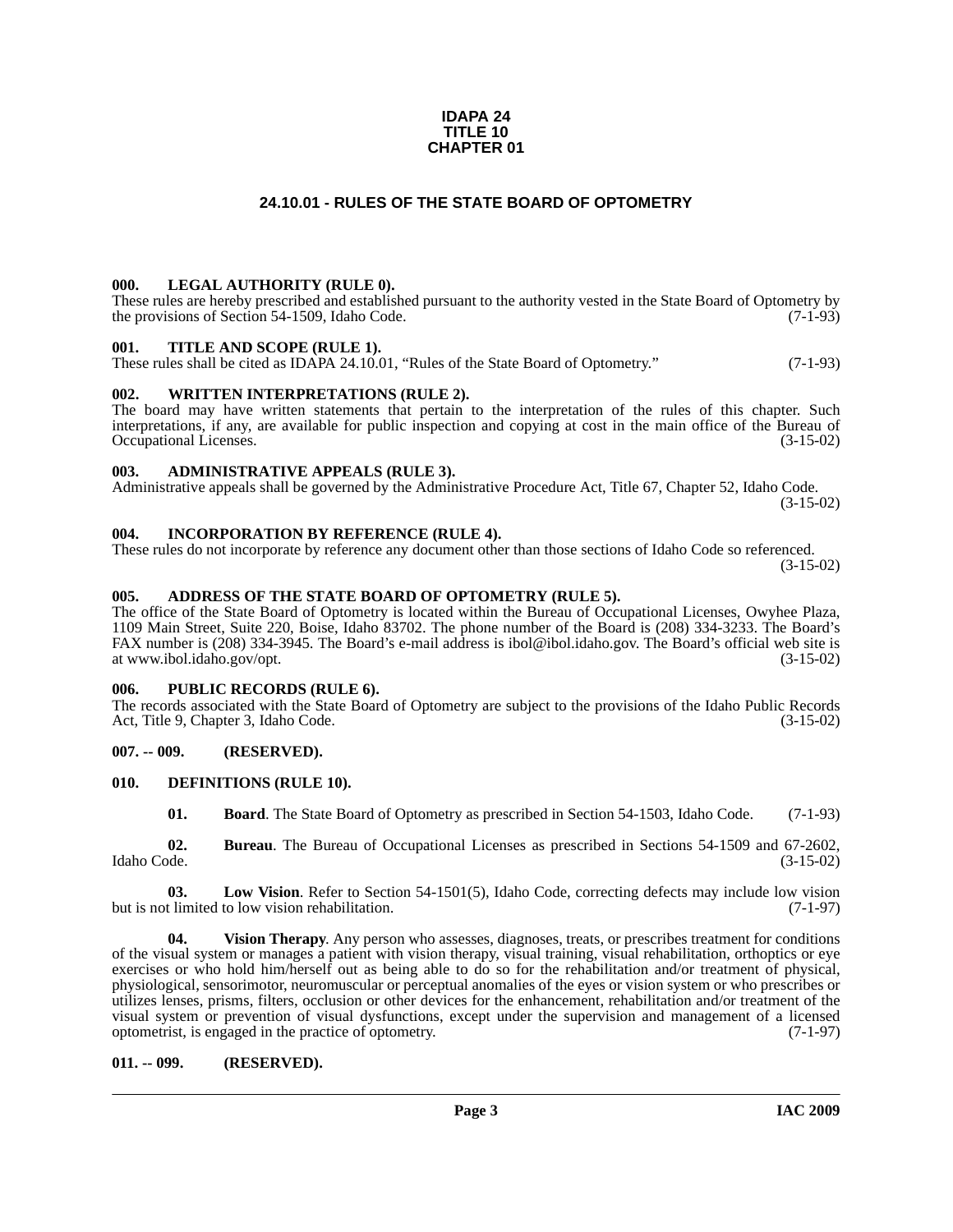### <span id="page-3-2"></span><span id="page-3-0"></span>**100. NOMINATIONS OF BOARD MEMBERS (RULE 100).**

**01. Districts**. In order to establish the districts from which a vacancy in the membership of the Board of Optometry shall be filled, the state is divided into the following three (3) districts by counties as follows:

<span id="page-3-1"></span>**a.** North District.

| <b>North District</b> |              |  |
|-----------------------|--------------|--|
| Lemhi                 | Latah        |  |
| Boundary              | Clearwater   |  |
| Bonner                | Nez Perce    |  |
| Kootenai              | Valley       |  |
| Shoshone              | Idaho        |  |
| Benewah               | Adams        |  |
| Lewis                 | Custer       |  |
| Washington            | <b>Butte</b> |  |
| Payette               | Jefferson    |  |
| Boise                 | Madison      |  |
| Teton                 | Clark        |  |
| Blaine                | Fremont      |  |

(7-1-97)

### **b.** Southwest District.

| <b>Southwest District</b> |        |  |
|---------------------------|--------|--|
| Ada                       | Gem    |  |
| Owhyee                    | Canyon |  |
| Elmore                    |        |  |

(7-1-97)

#### **c.** Southeast District.

| <b>Southeast District</b> |                   |  |
|---------------------------|-------------------|--|
| Bear Lake                 | <b>Bonneville</b> |  |
| Caribou                   | Camas             |  |
| <b>Bannock</b>            | Lincoln           |  |
| Franklin                  | <b>Twin Falls</b> |  |
| Oneida                    | Minidoka          |  |
| Power                     | Bingham           |  |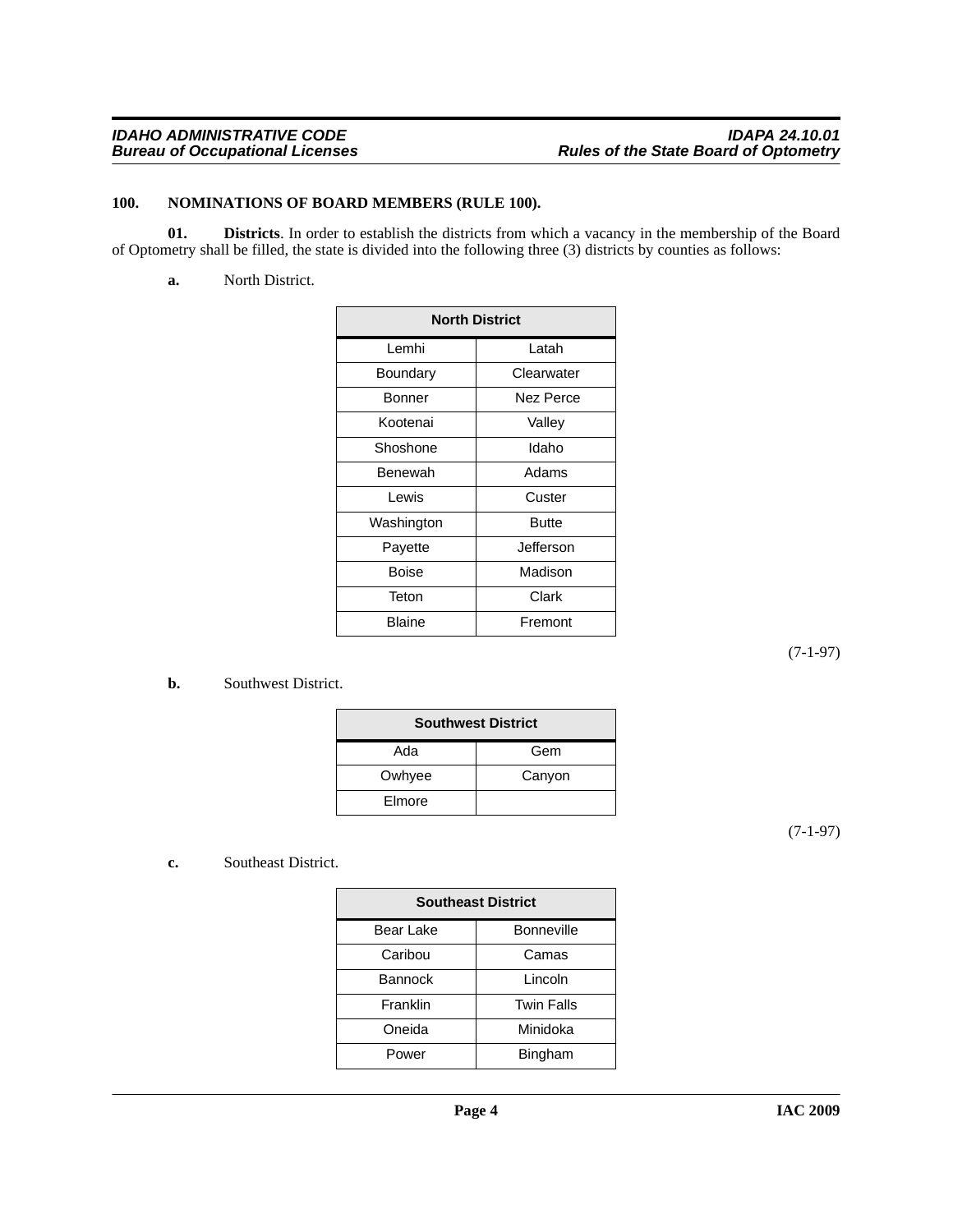| <b>Southeast District</b> |         |  |
|---------------------------|---------|--|
| Cassia                    | Gooding |  |
| Jerome                    |         |  |

(7-1-99)

**02. Nomination Ballot**. Upon the occurrence of a vacancy to be filled as provided by law, a nominating ballot is to be forwarded to each licensed optometrist residing in the state of Idaho pursuant to Section 54-<br>1504. Idaho Code, and shall read as follows: (7-1-93) 1504, Idaho Code, and shall read as follows:

#### <span id="page-4-3"></span>**NOMINATING BALLOT FOR MEMBERS OF THE IDAHO STATE BOARD OF OPTOMETRY**

List below any number of names between one (1) and six (6) of persons you wish to nominate for appointment by the Governor to the Idaho State Board of Optometry. In order to be appointed by the Governor, a nominee must be a licensed optometrist in the state of Idaho and shall have been a resident of and lawfully practicing optometry within the State of Idaho for a period of at least five (5) years next preceding his appointment as required by Section 54-1505, Idaho Code. At least one (1) person appointed by the Governor must reside in each of the three (3) districts which are set as follows:

North District - Counties of Lemhi, Boundary, Bonner, Kootenai, Shoshone, Benewah, Latah, Clearwater, Nez Perce, Idaho, Valley, Adams, Lewis, Washington, Jefferson, Payette, Madison, Boise, Teton, Custer, Blaine, Butte, Clark and Fremont.

Southwest District - Counties of Ada, Elmore, Gem, Canyon and Owyhee.

Southeast District - Counties of Bear Lake, Caribou, Bannock, Franklin, Oneida, Power, Cassia, Minidoka, Bonneville, Camas, Lincoln, Bingham, Gooding, Jerome, and Twin Falls.

#### MY NOMINATIONS ARE:

# **READ CAREFULLY**

Instructions for return of the nominating ballot.

Do not sign or otherwise identify yourself on the foregoing ballot itself.

Do place the completed ballot in the envelope marked "Ballot," seal the ballot envelope, and sign and print your name on the outside of the envelope.

Do place the ballot envelope in an envelope addressed to Chief of the Occupational License Bureau, Owyhee Plaza, 1109 Main Street, Suite 220, Boise, Idaho 83702 on or before \_\_\_\_\_\_\_\_\_\_\_\_\_\_\_\_\_\_\_\_\_.

Ballot envelopes will first be verified to determine if the person returning the ballot is eligible to vote, the ballot envelope will be opened and the ballots themselves will be counted and the results tabulated and sent to the Governor as required by law. Ballot envelopes which cannot be verified will be set aside and the names listed therein not recorded. (7-1-99)

#### <span id="page-4-0"></span>**101. -- 124. (RESERVED).**

#### <span id="page-4-4"></span><span id="page-4-1"></span>**125. SUBMISSION OF BILLS TO STATE AUDITOR (RULE 125).**

All vouchers to be submitted to the State Auditor for payment out of the State Board of Optometry fund shall be approved by the Board and verified by the Secretary as authorized by the Board. (7-1-93)

<span id="page-4-2"></span>**126. -- 149. (RESERVED).**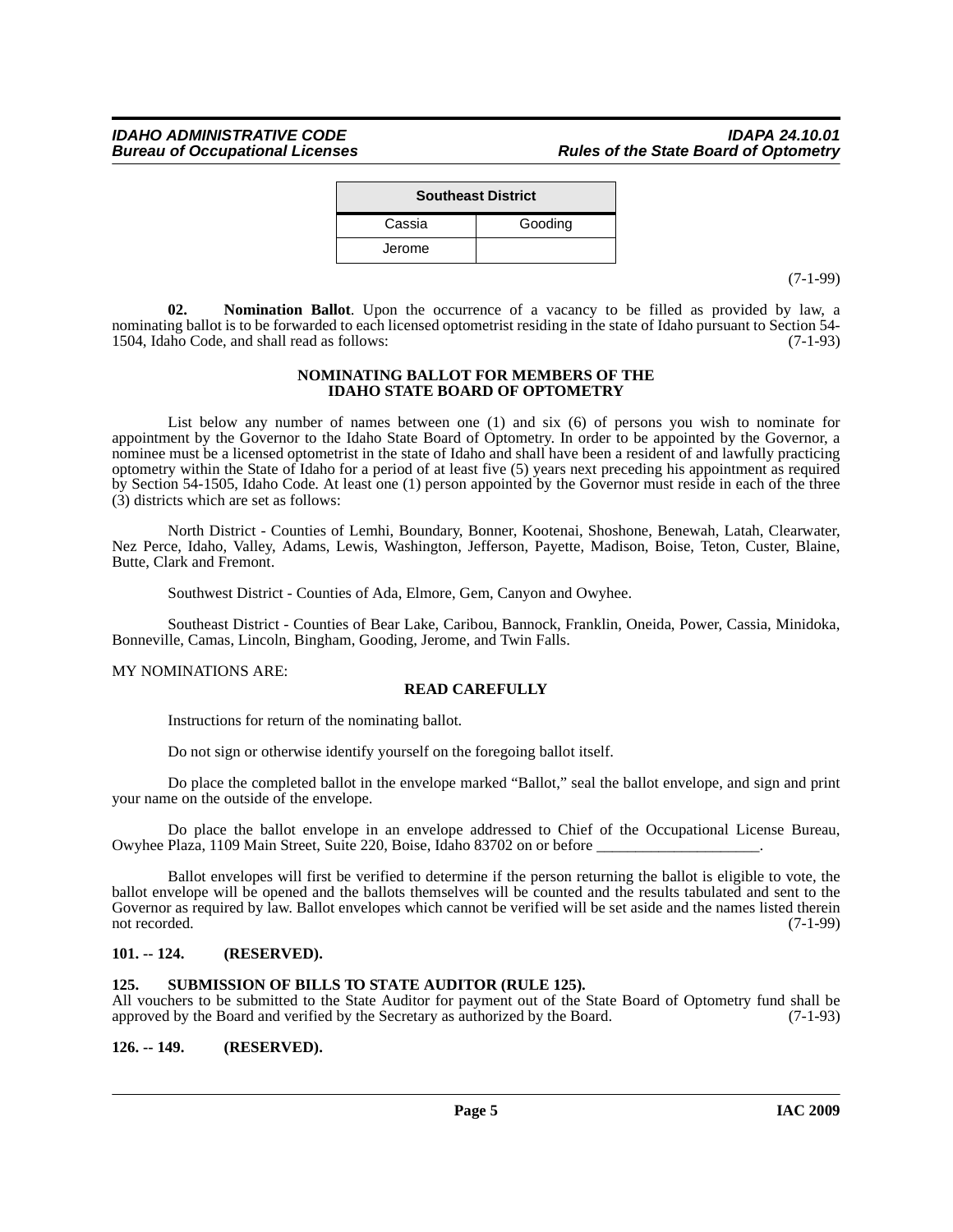# *IDAHO ADMINISTRATIVE CODE IDAPA 24.10.01* **Rules of the State Board of Optometry**

<span id="page-5-15"></span><span id="page-5-0"></span>**150. MEETING OF THE BOARD (RULE 150).**

Notice of all meetings not having been announced at the preceding meeting shall be given to each member of the Board by the secretary two (2) weeks in advance of such meeting. Such notice shall be in writing informing each member as to the time, place, and purpose of the meeting. In the event that written notice cannot be given two (2) weeks in advance, the chairman may instruct the secretary to notify each member of the Board either by telephone or telegraph as to the time, place and purpose of the meeting and any Board member who attends or participates in the meeting shall be deemed to have waived any objection to any notice required by the rules (7-1-93) meeting shall be deemed to have waived any objection to any notice required by the rules.

# <span id="page-5-1"></span>**151. -- 174. (RESERVED).**

### <span id="page-5-16"></span><span id="page-5-2"></span>**175. METHOD OF APPLICATION-EXAMINATION OF APPLICANTS (RULE 175).**

Applications for license shall be made on forms approved by the Board of Examiners which may be obtained and which must be filed in the office of Occupational License Bureau at Owyhee Plaza, 1109 Main Street, Suite 220, Boise, Idaho 83702. (3-30-01)

<span id="page-5-9"></span>

| 01. | <b>Application Fee.</b> The application fee must be accompanied by: | $(7-1-93)$ |
|-----|---------------------------------------------------------------------|------------|
|-----|---------------------------------------------------------------------|------------|

**a.** The required fee. (7-1-93)

**b.** An unmounted photograph three inches by three inches (3" x 3"), head and shoulders only, taken within one  $(1)$  year prior to the date of making the application.  $(7-1-93)$ 

- **c.** A complete transcript of credits from any college of optometry attended.  $(7-1-93)$
- **d.** A photocopy of any diplomas granted by any college of optometry. (7-1-93)
- <span id="page-5-13"></span><span id="page-5-10"></span>**e.** A copy of certified results establishing successful passage of the required examinations. (3-30-01)

**02. Application Review**. Only fully completed applications accompanied by appropriate documents shall be reviewed for licensure. (3-30-01)

**03. Exam Content**. The written and the practical portions of the Idaho examination shall be all parts of the National Board of Examiners in Optometry Examination and the "Treatment and Management of Ocular Diseases" examination approved by the Association of Regulatory Boards of Optometry, Inc. (ARBO). A passing grade on both examinations shall be necessary before obtaining a license to practice Optometry in Idaho. (3-30-01)

#### <span id="page-5-3"></span>**176. -- 199. (RESERVED).**

# <span id="page-5-12"></span><span id="page-5-4"></span>**200. APPROVAL OF SCHOOLS OF OPTOMETRY (RULE 200).**

The State Board of Optometry recognizes as reputable and in good standing the schools and colleges of optometry which have met the standards set by the Council on Optometric Education of the American Optometric Association, a list of which may be obtained from the secretary of the Board or from the office of the Bureau of Occupational Licenses in Boise. (7-1-93)

# <span id="page-5-5"></span>**201. -- 224. (RESERVED).**

# <span id="page-5-11"></span><span id="page-5-6"></span>**225. APPROVAL OF PRELIMINARY EDUCATION (RULE 225).**

The State Board of Optometry recognizes the preliminary education prerequisites for entry into a school, college or university of optometry approved by the Council on Optometric Education of the American Optometric Association<br>as adequate preliminary education prerequisites for licensing in Idaho. (7-1-93) as adequate preliminary education prerequisites for licensing in Idaho.

# <span id="page-5-7"></span>**226. -- 249. (RESERVED).**

### <span id="page-5-14"></span><span id="page-5-8"></span>**250. LICENSES CANCELED FOR FAILURE TO RENEW (RULE 250).**

Any person whose license has been canceled for failure to renew for a period of less than five (5) years may be reinstated upon payment of the renewal fee for each year the license was lapsed, payment of a one hundred fifty dollars (\$150) reinstatement fee, and upon providing documentation of having met the continuing education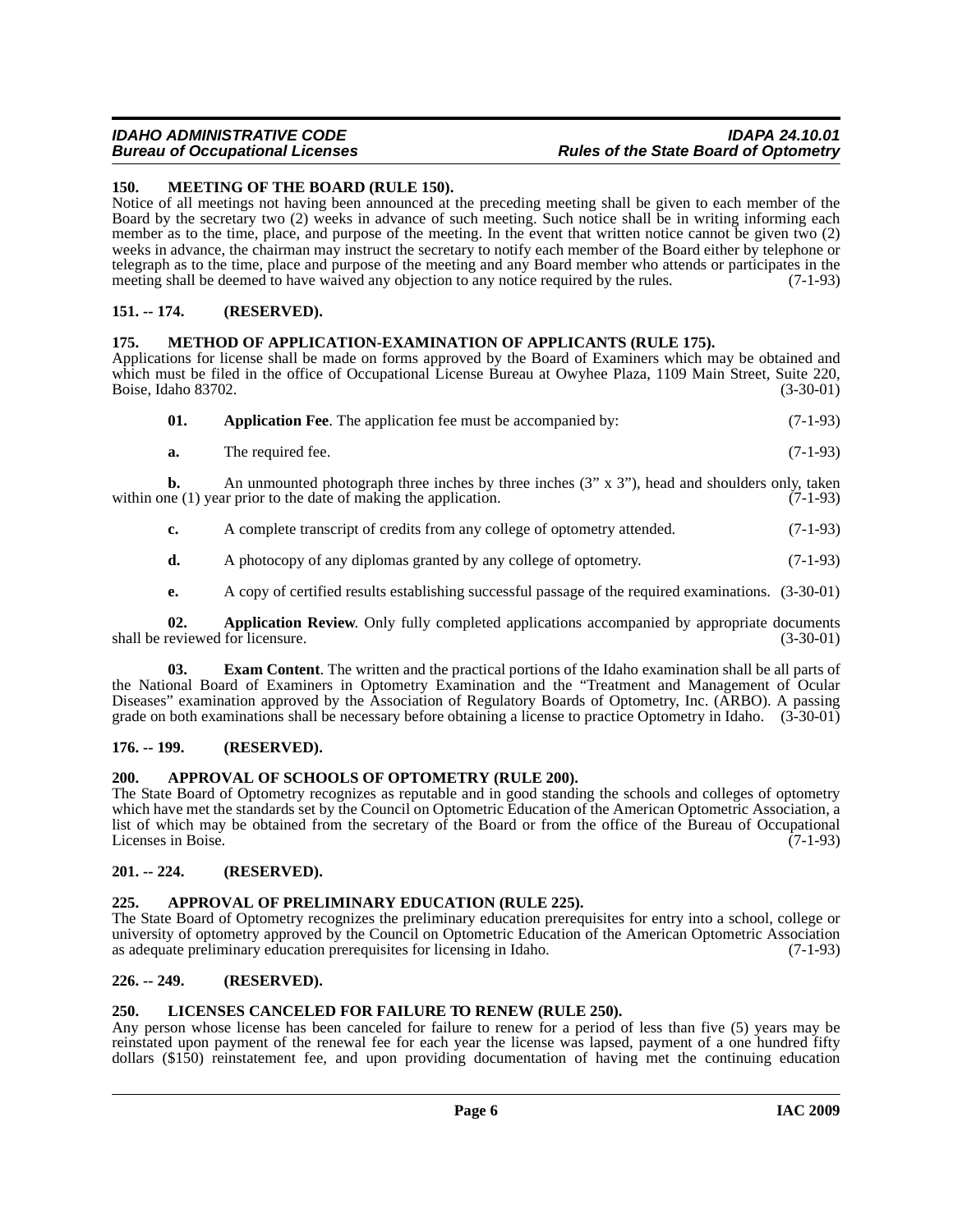requirement for each year their license was lapsed. Any person whose license to practice optometry has been canceled for failure to renew for a period in excess of five (5) years may be reinstated in accordance with the requirements of Section 67-2614, Idaho Code, subject to examination by the State Board of Examiners of the State Board of Optometry at its discretion. (3-15-02)

# <span id="page-6-0"></span>**251. -- 274. (RESERVED).**

# <span id="page-6-8"></span><span id="page-6-1"></span>**275. ENDORSEMENT (RULE 275).**

**Endorsement**. Any person who presents to the Board of Optometry a certified copy of a certificate or license of registration which he holds in good standing in another state or a foreign country, which state or foreign country has similar requirements for licensing or registration as is provided for new applicants in Idaho (including therapeutic privileges), may apply to the Board for the issuance of a license to practice optometry in the state of Idaho. (4-5-00)

<span id="page-6-5"></span>**02. Conditions to be Granted a License**. The right to be granted a license to practice optometry in also subject to the following conditions set out below: (7-1-93) Idaho is also subject to the following conditions set out below:

**a.** The submission of a completed application meeting the requirements of Subsection 175.01 including the applicable fee. (4-5-00)

**b.** That the license or certificate of registration of the applicant shall not have been suspended or revoked by any state or country or subject to any pending or unresolved licensure action in any state or country. That the applicant must not have committed any act which would constitute a violation of the Optometry Act or Board  $Rules.$  (4-5-00)

**c.** For those licensed in another state the applicant must document to the Board for approval, the education, training, and examination for diagnostic and therapeutic privileges in the other state and return the state of Idaho law examination. (3-30-07)

**d.** That the applicant has been engaged in the practice of optometry continuously for three (3) of the  $\frac{1}{2}$  last four (4) years. (3-30-07)

# <span id="page-6-2"></span>**276. -- 299. (RESERVED).**

# <span id="page-6-6"></span><span id="page-6-3"></span>**300. CONTINUING EDUCATION IN OPTOMETRY (RULE 300).**

<span id="page-6-9"></span>**01. Hours Required, Advance Approval**. Each optometrist licensed by the state of Idaho shall attend in each twelve (12) month period preceding the renewal of a license to practice optometry in Idaho, a minimum of twelve (12) full hours of post-graduate optometric education courses or meetings approved in advance by the Board of Optometry or post-graduate study sessions or seminars at an accredited school or college of optometry. In addition, all Council on Optometric Practitioners Education (COPE) approved courses would be approved for continuing education credit. If an optometrist attends or plans to attend a course of study or seminar which has not been approved in advance, he may petition the Board for approval of that educational course of study, setting forth a description of the course. The Board may, in its discretion, approve the course upon review of the material submitted either in advance or after completion of the course. (8-24-94) advance or after completion of the course.

<span id="page-6-4"></span>**02. Additional Hours Required to Use Therapeutic Pharmaceutical Agents**. Each optometrist licensed by the state of Idaho to use therapeutic pharmaceutical agents shall attend in each twelve (12) month period preceding the renewal of a license to practice optometry in Idaho, a minimum of six (6) additional full hours of postgraduate optometric courses or meetings approved in advance by the Board of Optometry or post-graduate study sessions or seminars at an accredited school or college of optometry. This six (6) hours of continuing education must be in courses involving ocular pharmacology and/or advanced ocular disease and are in addition to the twelve (12) hours of continuing education required under Subsection 300.01. (7-1-93)

<span id="page-6-7"></span>**03. Correspondence/Home Study Courses/Observation**. The Board allows credit for correspondence courses, individual home study and observation that is germane to the practice of optometry. No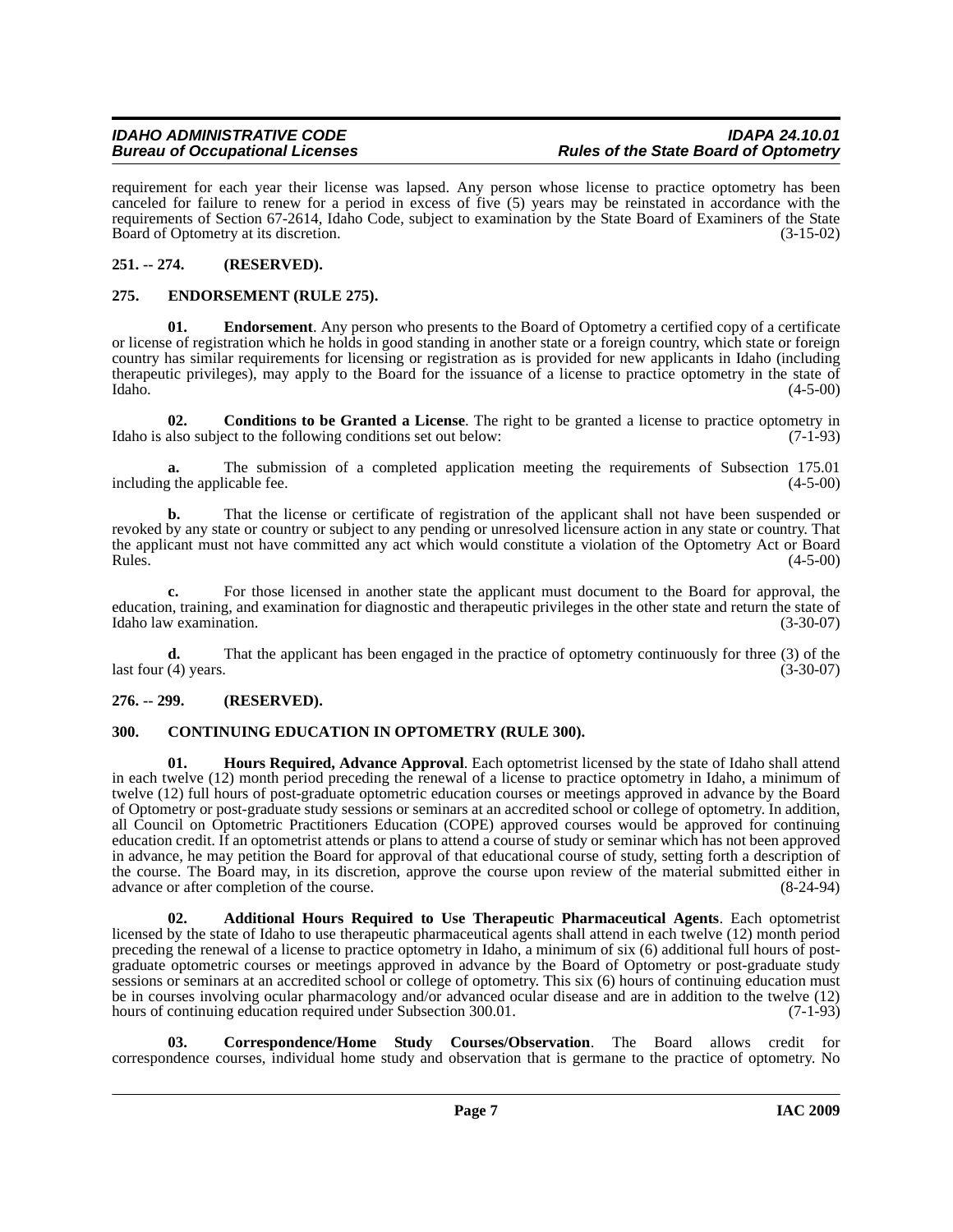more than six (6) hours of continuing education shall be permitted each year in correspondence courses or other<br>continuing education obtained from "home study" courses or observation. (3-30-07) continuing education obtained from "home study" courses or observation.

<span id="page-7-9"></span>**04. Waiver of Requirements**. The Board of Optometry shall waive the continuing education requirement for the first license renewal after initial licensure. The Board of Optometry may, upon application, waive the requirements of this rule in cases involving illness, unusual circumstances interfering with the optometrist's ability to practice or inability to conform to the rules due to military duty.  $(3-15-02)$ ability to practice or inability to conform to the rules due to military duty.

<span id="page-7-7"></span>**05. Renewal Application Form**. Each licensed Idaho optometrist will be furnished a license renewal application form by the State Board of Optometry on which each optometrist shall attest on their annual license renewal application that they have satisfied the continuing education requirements. False attestation of satisfaction of the continuing education requirements on a renewal application shall subject the licensee to disciplinary action.

(3-20-04)

**06.** Audit. The Board may conduct audits to confirm that the continuing education requirements have been met. In the event a licensee fails to provide the Board with acceptable documentation of the hours attested to on the renewal application, the license will not be renewed. (3-20-04) the renewal application, the license will not be renewed.

<span id="page-7-5"></span>**07. Documentation of Attendance**. It shall be necessary for each licensed Idaho optometrist to provide documentation verifying attendance or completion of continuing education by securing authorized signatures or other documentation from the course instructors, providers, or sponsoring institution substantiating any hours attended by the licensee. This documentation must be maintained by the licensee and provided upon request by the Board or its agent. (3-20-04) Board or its agent.

**08. Excess Hours**. Continuing education hours, not to exceed six (6) hours, accumulated during the twelve (12) months immediately preceding a license renewal may be applied toward meeting the continuing education requirement for the following license renewal. Excess hours may be used only during the next renewal<br>period and may not be carried forward more than one (1) year. (3-30-07) period and may not be carried forward more than one  $(1)$  year.

# <span id="page-7-0"></span>**301. -- 324. (RESERVED).**

# <span id="page-7-2"></span><span id="page-7-1"></span>**325. CODE OF ETHICS (RULE 325).**

<span id="page-7-6"></span>**01. Patient's Visual Welfare**. The licensed optometrist shall keep the patient's visual welfare uppermost in his consideration at all times and promote the best methods of care for the visual needs of mankind. (7-1-93)

<span id="page-7-4"></span>**02. Confidentiality**. The optometrist shall preserve information concerning his patients in confidence and not release that information unless authorized by the patient. An optometrist may, however, supply information of an otherwise confidential or privileged nature when lawfully subpoenaed to testify at a deposition or hearing in any proceeding before the Board of Optometry, or at any other time and place ordered by a court of law.  $(7-1-93)$ 

<span id="page-7-3"></span>**03. Conduct of Practice**. The optometrist shall conduct his practice in a dignified and professional manner and in keeping with the mode of practice of a professional person entrusted with the care of the health of citizens of this state and shall abide by the rulings of the Board of Optometry. (7-1-93)

<span id="page-7-8"></span>**04. Unprofessional Conduct**. In order to define what constitutes unprofessional conduct, the board sets forth certain prohibited actions. In conducting his practice, an optometrist must not: (3-30-07)

**a.** Practice optometry in any manner other than as a professional person in an individual capacity, or in partnership with or associate with other licensed health care professionals. An optometrist may be a stock holder in and practice as a member of a professional service corporation with other licensed health care professionals as authorized by Title 54, Chapter 15, Idaho Code, but the optometrist must list his individual name as well as any name selected for the professional service corporation on any letterheads, telephone directories, office or building directories, or other places where the general public might be advised of the fact that the individual is practicing optometry, as required by these rules. (3-30-07) optometry, as required by these rules.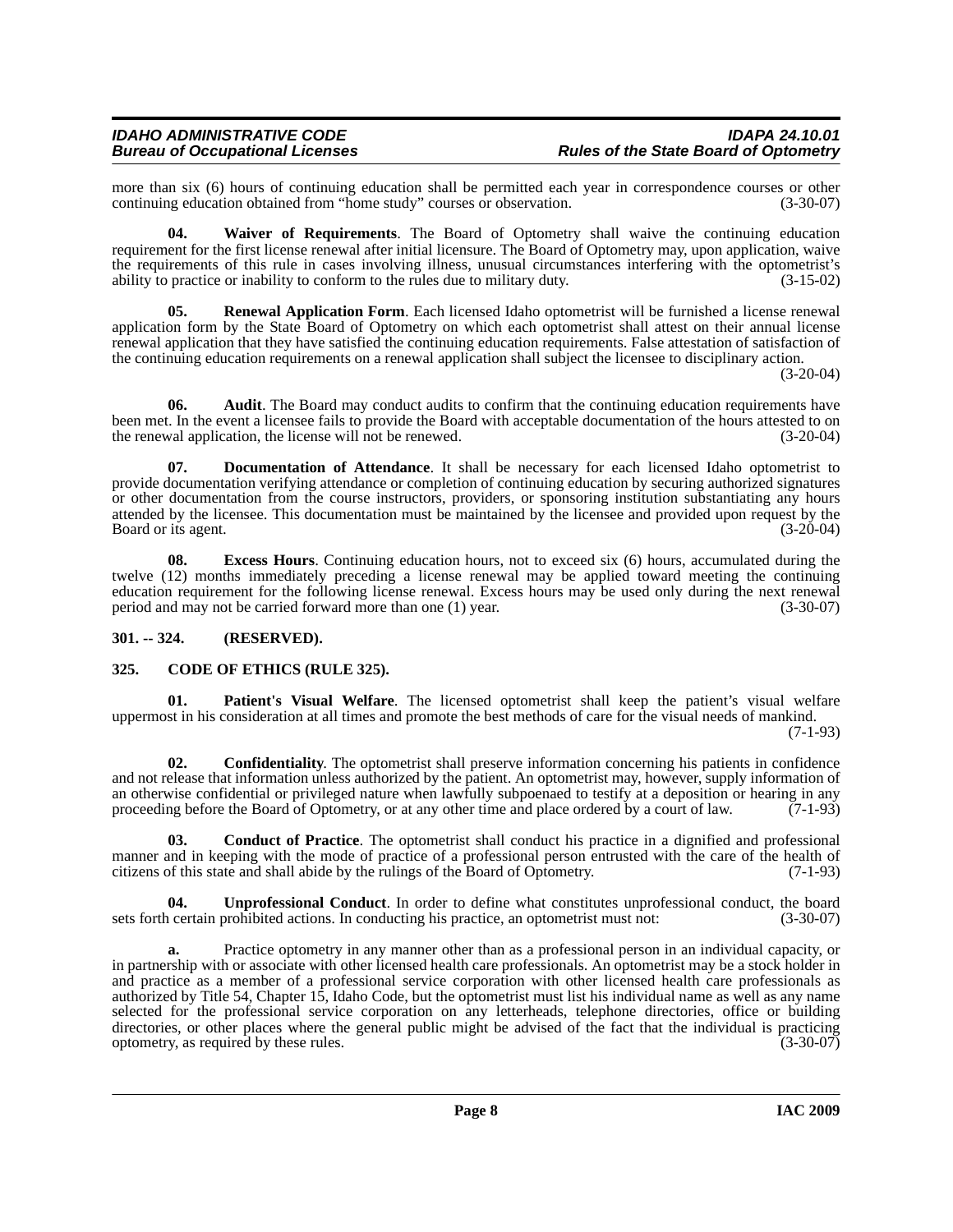# *IDAHO ADMINISTRATIVE CODE IDAPA 24.10.01* **Rules of the State Board of Optometry**

**b.** Use either "Cappers" or "Steerers" or accept a split or divided fee for the purpose of obtaining patients or use solicitors or agents for the purpose of securing patients or conducting eye examinations or furnishing optometric services. (7-1-93)

**c.** Allow his prescription files and records to be used by any unlicensed person, firm, or corporation for the practice of optometry. (7-1-93)

| d. | Fail to perform services for which fees have been received. | $(7-1-93)$ |
|----|-------------------------------------------------------------|------------|
|    |                                                             |            |

**e.** File false reports of services performed or fees rendered. (7-1-93)

**f.** Permit the use of his name or professional title by or in conjunction with any person not an optometrist, or any firm, company, corporation or military association which illegally practices or in any manner holds himself or itself out to the public as being entitled to practice the profession of optometry when not licensed to do so under the law of Idaho or which uses the title "Optometric Services" in such a manner in advertising as to convey to the public the impression that the individual or corporation is entitled to practice optometry or furnish optometric advice or services when not so authorized by law. (7-1-93) optometric advice or services when not so authorized by law.

Enter into or continue in a contract, agreement, or understanding of any kind, or engage in any course of conduct with any person, firm or corporation, or their agents, whereby said optometrist expressly or impliedly agrees: (7-1-93)

i. To refer the patient back to said person, firm, or corporation referring the patient for any subsequent service or receipt of ophthalmic material. (7-1-93)

ii. That if any patient is referred by any person, firm or corporation to the optometrist, the optometrist will refrain from supplying to the patient any ophthalmic materials. (7-1-93)

**h.** Directly or indirectly give any person, association, firm or corporation, or their agents, anything of pecuniary benefit or value as consideration for the referral of any patient to said optometrist. (7-1-93)

#### <span id="page-8-0"></span>**326. -- 424. (RESERVED).**

#### <span id="page-8-7"></span><span id="page-8-1"></span>**425. RULES DEFINING GROSS INCOMPETENCE (RULE 425).**

In order to protect the public, the Board of Optometry defines as "gross incompetence" any behavior or practice on the part of the licensed optometrist which demonstrates a lack of competence with respect to discharging professional obligations or duties which might result in injury or damage to a patient whether such injury or damage actually occurs or not and in particular, the Board defines as "gross incompetence" any of the following: (11-6-93)

<span id="page-8-5"></span>**01. Failure to Meet Prevailing Standards**. Failure to meet prevailing standards, or willful rendering of substandard care, either individually or as part of a third party reimbursement agreement or by other agreement.

(7-1-97)

<span id="page-8-4"></span>**02. Failure to Meet Prevailing Standards in the Referral of Any Patient Who Is Suffering From Any Apparent or Suspected Pathological Condition**. A failure to meet prevailing standards in the referral of any patient who is suffering from any apparent or suspected pathological condition to a person competent and licensed to properly treat or diagnose the condition. (7-1-93)

<span id="page-8-2"></span>**03. Employment of Techniques or Methods of Practice**. Employment of techniques or methods of practice in treating or prescribing for a patient when he does not have proper training in the technique or methods of practice. (7-1-93)

**04. Failure to Advise Patient of Possible Danger When a Lens Not Meeting Impact Resistance Standards of F.D.A**. Failure to advise his patient of possible danger when a lens not meeting impact resistance standards of F.D.A. Regulation, Sec. 3.84,21 CFR., is provided for the patient. (7-1-93) standards of F.D.A. Regulation, Sec. 3.84,21 CFR., is provided for the patient.

<span id="page-8-6"></span><span id="page-8-3"></span>**05. Failure to Provide Follow-Up Care**. Failure to provide follow-up care according to prevailing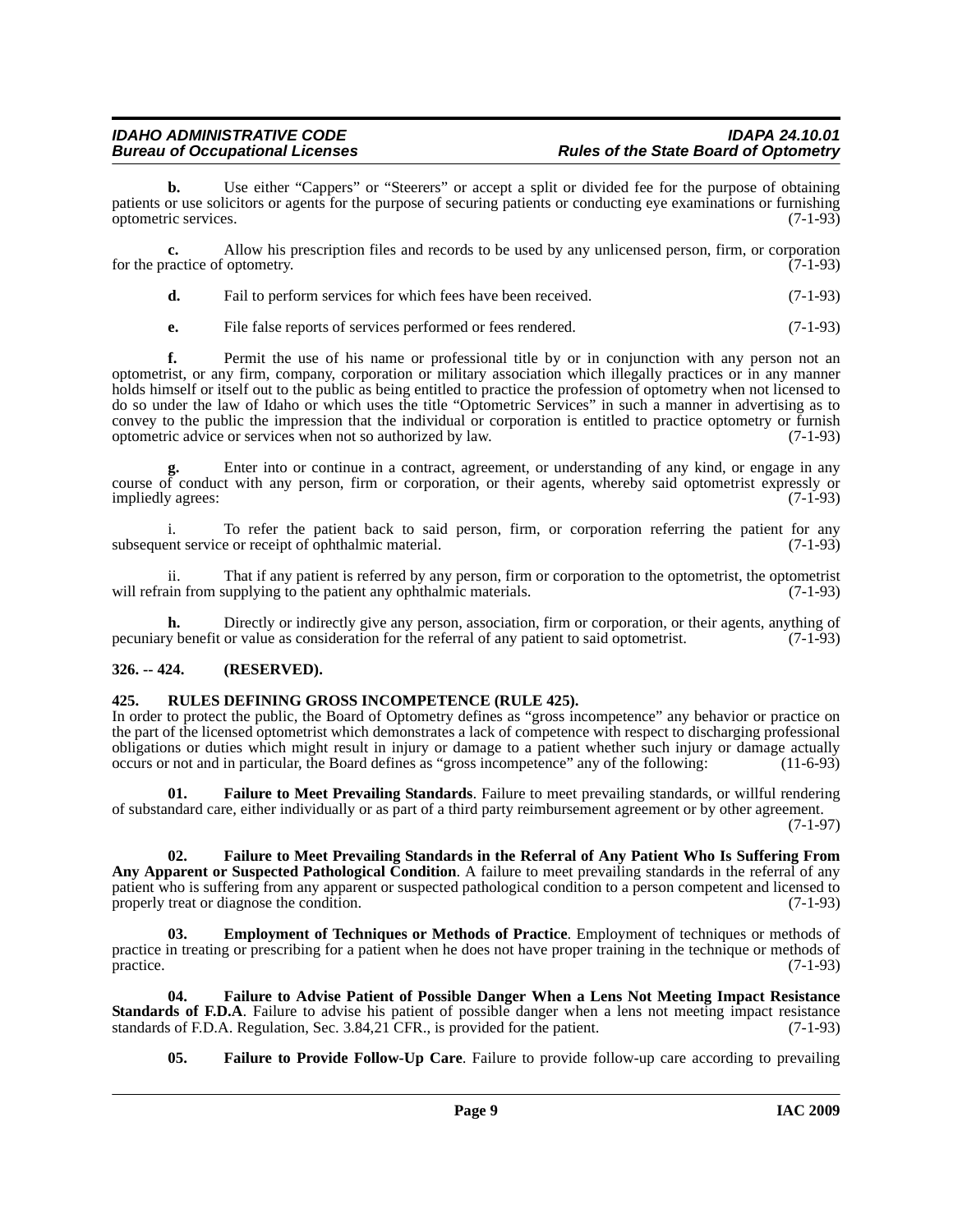<span id="page-9-5"></span>standards. (11-6-93)

**06. Displaying Gross Ignorance or Demonstrating Gross Inefficiency**. Displaying gross ignorance or demonstrating gross inefficiency in the care of a patient. (7-1-93)

<span id="page-9-8"></span>**07. Failure to Verify the Specifications of All Lenses**. Failure to verify the specifications of all lenses provided by him.

<span id="page-9-6"></span>**08. Failing to Perform Tests and Record Findings**. In the course of an examination of a patient, failure to perform tests and record findings in a manner consistent with prevailing standards of optometric care. (11-6-93)

<span id="page-9-12"></span>**09. Using Pharmaceutical Agents**. Using pharmaceutical agents in the practice of optometry without having attended sufficient training programs or schools and acquiring the knowledge necessary to use the drugs in a competent manner. (11-6-93)

<span id="page-9-9"></span>**10. Illegal Prescription Sale, Administration, Distribution, or Use of Drugs**. Prescribing, selling, administering, distributing, giving, or using drugs legally classified. Prescribing, selling, administering, distributing, giving, or using drugs legally classified as a controlled substance or as an addictive or dangerous drug for other than accepted diagnostic or therapeutic purposes. (7-1-97)

<span id="page-9-4"></span>**11. Disciplinary Action or Sanctions**. Disciplinary action or sanctions taken by another state, jurisdiction, peer review body or a professional association or society against an optometrist for acts or conduct similar to acts or conduct which would constitute grounds for action as defined under "Rules of the Idaho Board of Optometry." (7-1-97)

<span id="page-9-11"></span>**12. Sanitary Office**. Has failed to maintain sanitary office conditions, equipment, and use appropriate es and procedures. (7-1-97) techniques and procedures.

<span id="page-9-7"></span>**13. Failure to Release Prescription**. Failure to release spectacle prescription as required by Federal (7-1-97)  $l$ aw.  $(7-1-97)$ 

# <span id="page-9-0"></span>**426. -- 449. (RESERVED).**

#### <span id="page-9-3"></span><span id="page-9-1"></span>**450. CONTENTS OF PRESCRIPTION (RULE 450).**

Every prescription written or issued by an optometrist practicing in Idaho shall contain at least the following information: (7-1-93) information: (7-1-93)

- <span id="page-9-10"></span>**01. Prescription for Spectacles**. Prescriptions for spectacles shall contain the following: (7-1-93)
- **a.** Sphere, cylinder, axis, prism power and additional power, if applicable; and (3-30-07)
- <span id="page-9-2"></span>**b.** Expiration date of the prescription. (7-1-93)

**02. All Prescriptions for Rigid Contact Lenses**. All prescriptions for rigid contact lenses shall contain at least the following information:

| a. | Base curve:                                 | $(7-1-93)$  |
|----|---------------------------------------------|-------------|
| b. | Peripheral curve or curves including width; | $(7-1-93)$  |
| c. | Overall diameter;                           | $(7-1-93)$  |
| d. | Optical zone diameter;                      | $(7-1-93)$  |
| е. | Power; and                                  | $(3-30-07)$ |
|    |                                             |             |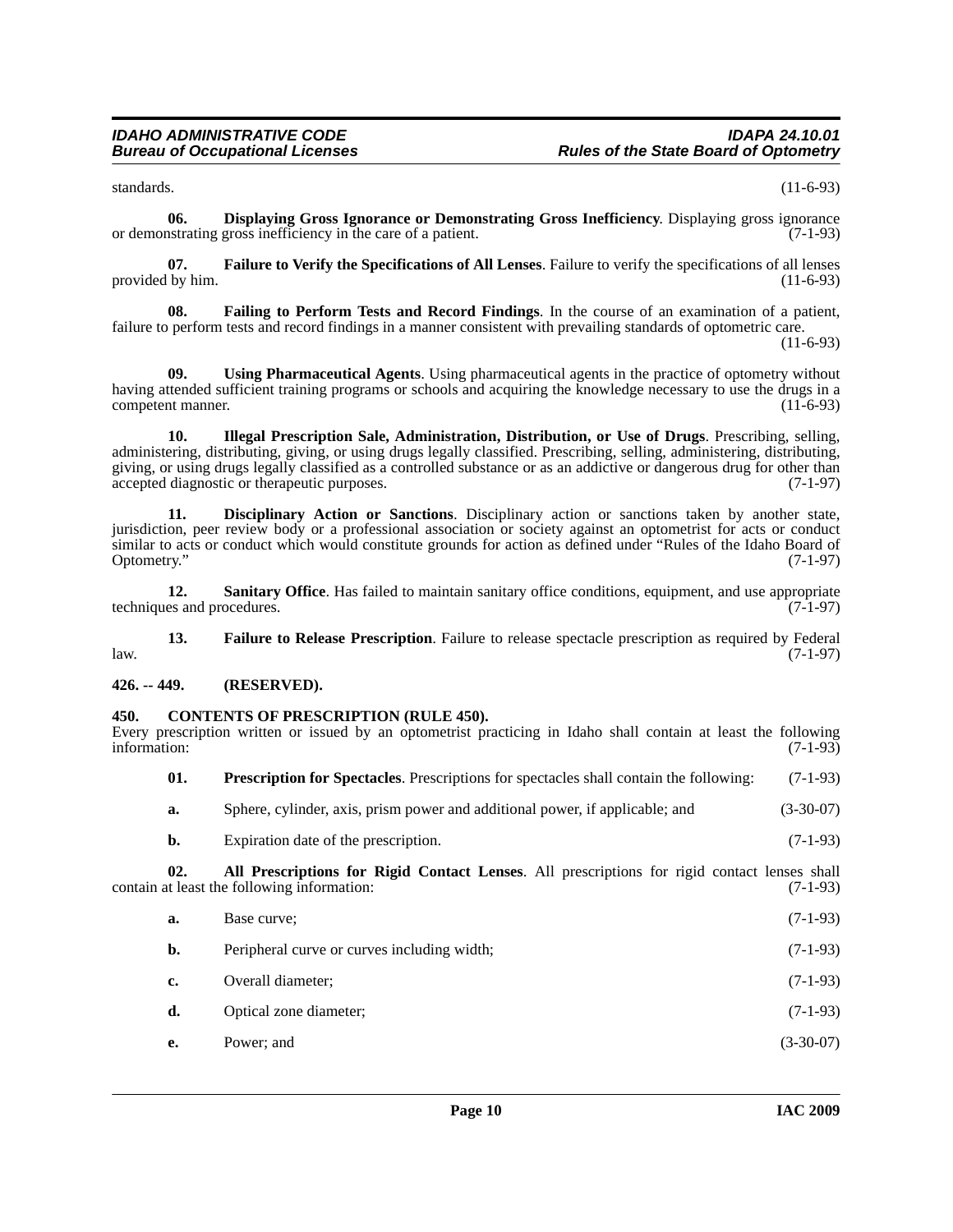# *IDAHO ADMINISTRATIVE CODE IDAPA 24.10.01* **Rules of the State Board of Optometry**

<span id="page-10-6"></span>

| f.  | Expiration date of the prescription.                                                                                                      | $(7-1-93)$ |
|-----|-------------------------------------------------------------------------------------------------------------------------------------------|------------|
| 03. | All Prescriptions for Soft Contact Lenses. All prescriptions for soft contact lenses shall contain at<br>least the following information: | $(7-1-93)$ |
| a.  | Lens manufacturer or "brand" name;                                                                                                        | $(7-1-93)$ |
| b.  | Series or base curve;                                                                                                                     | $(7-1-93)$ |
| c.  | Power:                                                                                                                                    | $(7-1-93)$ |
| d.  | Diameter, if applicable;                                                                                                                  | $(7-1-93)$ |
| е.  | Color, if applicable; and                                                                                                                 | $(7-1-93)$ |
| f.  | Expiration date of the prescription.                                                                                                      | $(7-1-93)$ |

# <span id="page-10-0"></span>**451. -- 474. (RESERVED).**

# <span id="page-10-10"></span><span id="page-10-1"></span>**475. PATIENTS RECORDS (RULE 475).**

<span id="page-10-9"></span>**01. Optometrist Shall Keep a Complete Record of All Patients Examined**. Every optometrist practicing in the state of Idaho shall keep a complete record of all patients examined by him or for whom he has adapted optical accessories, including copies of prescriptions issued to the patient and copies of statements of charges delivered or provided to the patient. All such records shall be maintained in an orderly and accessible manner and place and shall be maintained for at least five (5) years following the optometrist's last professional contact with the patient. Failure to maintain such records is deemed to be unprofessional conduct and constitutes gross incompetence<br>in the handling of the patient's affairs. (7-1-93) in the handling of the patient's affairs.

<span id="page-10-12"></span>**02. Prescription Files**. The prescription files and all records pertaining to the practice of optometry shall be maintained as the sole property of the optometrist and not be distributed to any unlicensed person except as required by law or when lawfully subpoenaed in a criminal or civil proceeding in court, or subpoenaed for presentation at a deposition or hearing authorized by the Board of Optometry. (7-1-93)

# <span id="page-10-2"></span>**476. -- 499. (RESERVED).**

# <span id="page-10-11"></span><span id="page-10-3"></span>**500. PRECEPTORSHIP PROGRAM (RULE 500).**

An optometrist may use a student of optometry in his office under his direct supervision for educational purposes.

(7-1-93)

# <span id="page-10-4"></span>**501. -- 524. (RESERVED).**

# <span id="page-10-8"></span><span id="page-10-5"></span>**525. GENERAL RULES (RULE 525).**

**01. Engaging as an Advisor or Staff Optometrist**. An optometrist may be engaged as an advisor for ranged as a staff optometrist for an administrator for: (7-1-93) or be engaged as a staff optometrist for an administrator for:

<span id="page-10-7"></span>**a.** Industrial plants where industrial vision programs are being, or have been instituted. (7-1-93)

**b.** Health programs sponsored or funded by any agency or municipal county, state or federal government. (7-1-93)

- **c.** Research organizations or educational institutions. (7-1-93)
- **d.** Insurance companies. (7-1-93)
- **e.** Hospitals. (7-1-93)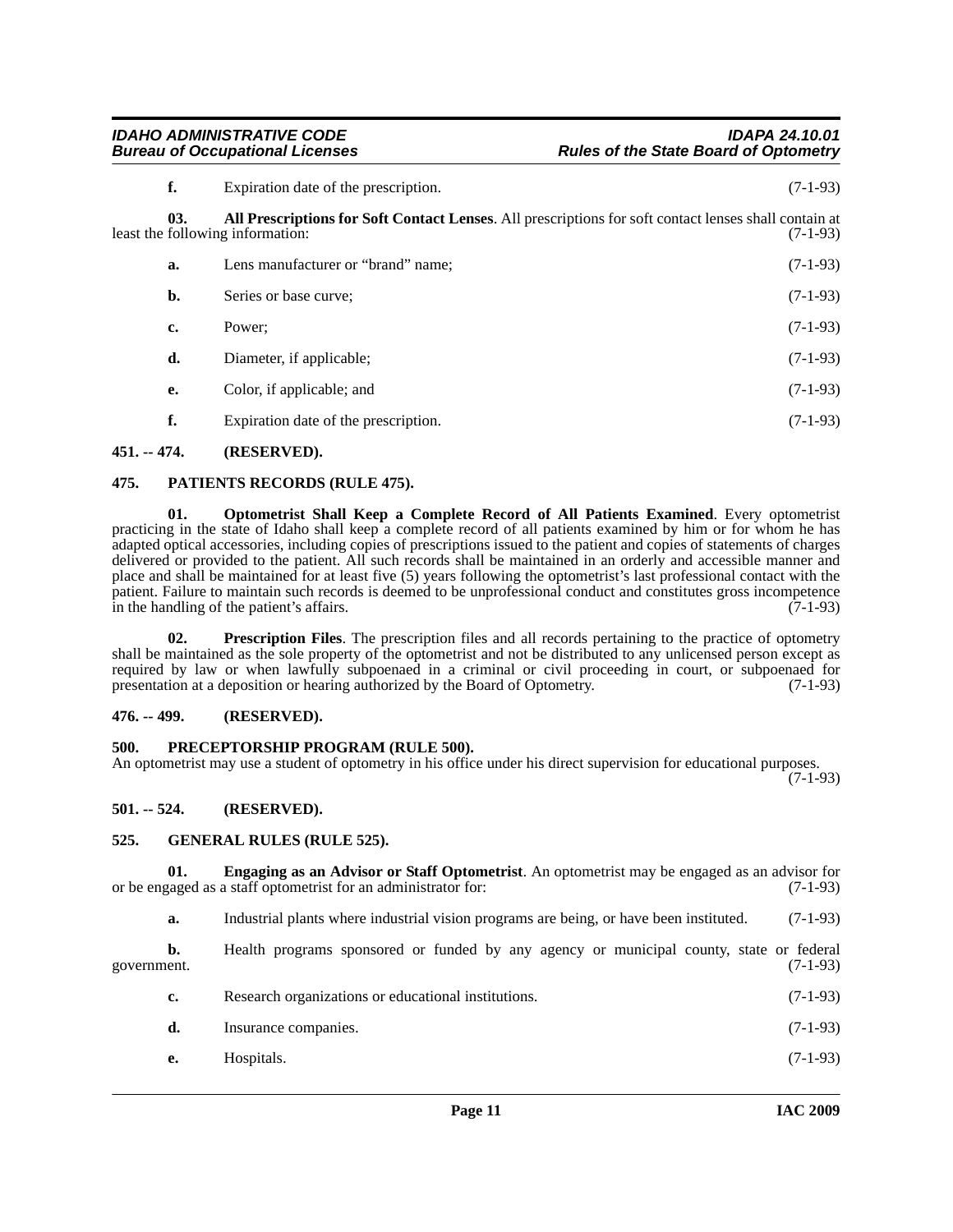#### <span id="page-11-10"></span>**f.** Ophthalmologists. (7-1-93)

**g.** Corporations where the optometrist's full time is engaged by the corporation to care for the visual needs of the employees of such corporation and their families. (7-1-93)

**02. Professional Responsibilities**. Provided, however, that in acting in the capacity of consultant, advisor, or staff optometrists, the optometrist shall at all times remain cognizant of his professional responsibilities and shall with demeanor, decorum and determination retain his right of independent professional judgment and title in all situations and circumstances and in a manner similar to that which he would exercise if he were engaged in practice in his own office. (7-1-93)

#### <span id="page-11-0"></span>**526. -- 574. (RESERVED).**

### <span id="page-11-1"></span>**575. FEES (RULE 575).**

<span id="page-11-8"></span><span id="page-11-5"></span>**01.** Annual Renewal Fee. Annual renewal fee for license - seventy-five dollars (\$75). (7-1-97)

<span id="page-11-4"></span>**02. Annual Optometry Fund Fee**. Annual optometry fund fee - seventy-five dollars (\$75). (7-1-97)

<span id="page-11-9"></span><span id="page-11-7"></span>**03. License Application Fee**. License application fee - one hundred dollars (\$100). (7-1-93)

**04. Certificate to Obtain and Use Pharmaceutical Agents Fee**. Certificate to obtain and use pharmaceutical agents fee - ten dollars (\$10). (3-30-01)

### <span id="page-11-2"></span>**576. -- 599. (RESERVED).**

#### <span id="page-11-6"></span><span id="page-11-3"></span>**600. BOARD CERTIFICATION OF OPTOMETRIST AUTHORIZED TO OBTAIN AND USE PHARMACEUTICAL AGENTS (RULE 600).**

<span id="page-11-11"></span>**01. The Right to Obtain and Use Topically Applied Diagnostic Pharmaceutical Agents**. The right to obtain and use topically applied diagnostic pharmaceutical agents for use in diagnosis of another in the practice of optometry as defined by Section 54-1501, Idaho Code, is subject to the following conditions set out below: (7-1-93)

**a.** Optometrists who have obtained a certificate from the Board of Optometry authorizing them to obtain and use topically applied diagnostic pharmaceutical agents shall obtain, from pharmacists licensed by the state<br>of Idaho, or from any other source, and use only those agents listed below: (7-1-93) of Idaho, or from any other source, and use only those agents listed below:

| i.   | Anesthetics:                      | $(7-1-93)$ |
|------|-----------------------------------|------------|
| (1)  | Proparacaine 0.5%;                | $(7-1-93)$ |
| (2)  | Tetracaine 0.5%;                  | $(7-1-93)$ |
| (3)  | Benoxinate 0.4% c fluorescein.    | $(7-1-93)$ |
| ii.  | Cycloplegics:                     | $(7-1-93)$ |
| (1)  | Tropicamide 0.5%;                 | $(7-1-93)$ |
| (2)  | Cyclopentolate 0.5%;              | $(7-1-93)$ |
| (3)  | Atropine 0.5%.                    | $(7-1-93)$ |
| iii. | <b>Mydriasis Reversal Agents:</b> | $(7-1-93)$ |
| (1)  | Dapiprazole HCl 0.5%.             | $(7-1-93)$ |
|      |                                   |            |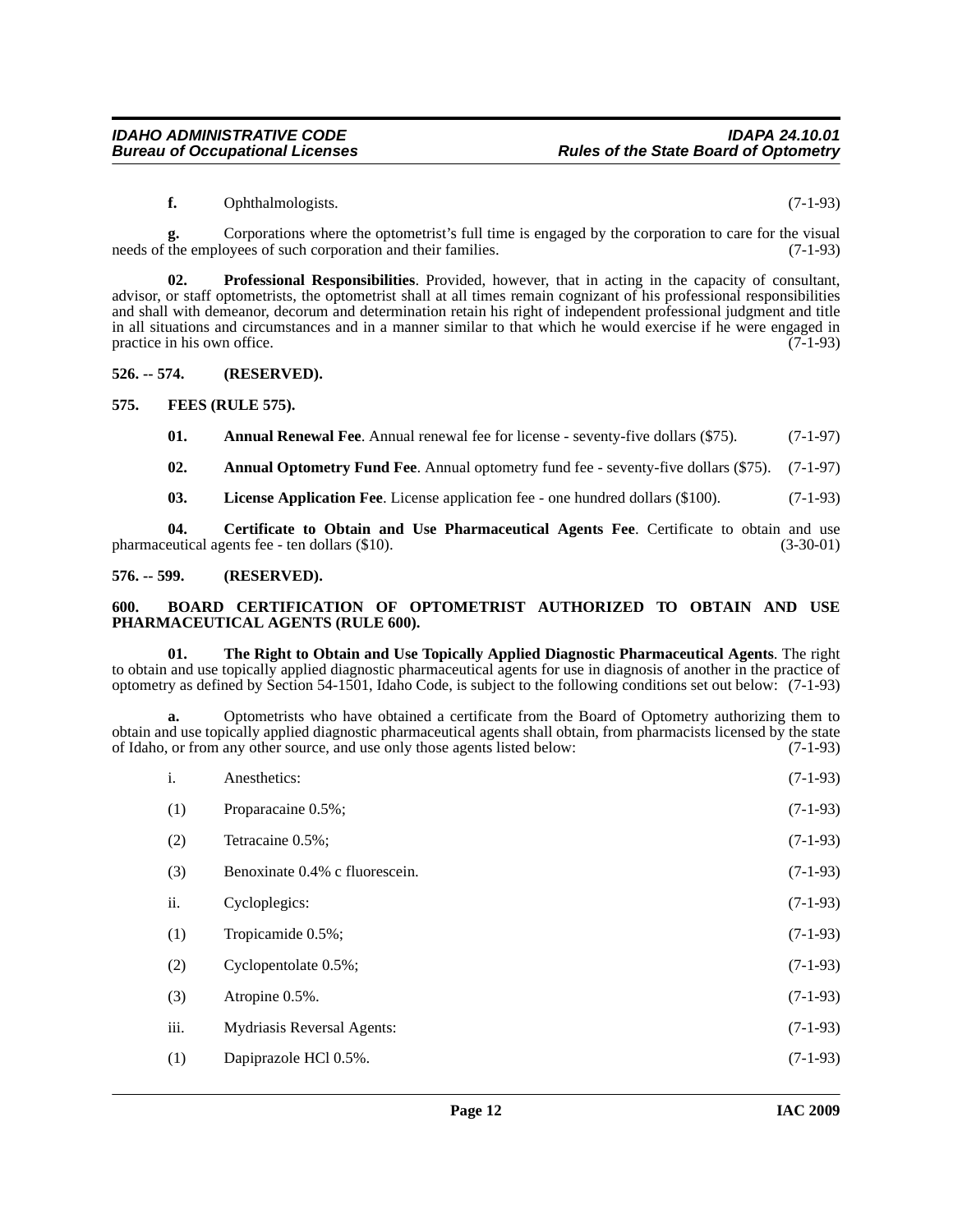**b.** The Board of Optometry shall issue a certificate to obtain and use the diagnostic drugs specifically identified and listed in this rule to any optometrist licensed to practice in Idaho who complies with both the minimum educational requirements in the subject of general and ocular pharmacology and the minimum continuing educational requirements set out below: (7-1-93)

i. Each optometrist certified to obtain and use topically applied pharmaceutical agents shall have completed courses totaling fifty-five (55) hours of actual classroom instruction in general and ocular pharmacology and emergency medical care given by an institution approved by the Council on Post Secondary Accreditation of the U.S. Department of Education or an instructor accredited and employed by such institution and which have been approved by the Board of Optometry. (7-1-93) approved by the Board of Optometry.

ii. Each optometrist certified to obtain and use topically applied pharmaceutical agents shall also have completed a refresher course in cardiopulmonary resuscitation (CPR), emergency medical care provided by the Emergency Medical Services Bureau, or equivalent program either approved or provided by the Board of Optometry, within a two (2) year period preceding issuance of the certificate by the Board of Optometry. (7-1-93) within a two (2) year period preceding issuance of the certificate by the Board of Optometry.

iii. In order to maintain the certificate issued by the Board, each certified optometrist must complete a refresher course in emergency medical care described in Subsection 600.01.b.ii. above once during each two (2) year period following certification and shall list and describe the course attended and the dates of attendance upon a license renewal application form filed pursuant to Section 300. (7-1-93)

**c.** In order to implement this rule, the Board of Optometry may designate and approve courses of instruction given by those institutions or instructors described in Subsection 600.01.b.i. above which may be necessary to provide practicing optometrists who have received less than fifty-five (55) hours of actual classroom instruction in general and ocular pharmacology in optometry school with the opportunity to meet the requirements of this rule.  $(7-1-93)$ 

<span id="page-12-1"></span>**02. The Right to Prescribe, Administer and Dispense Therapeutic Pharmaceutical Agents**. The right to prescribe, administer and dispense therapeutic pharmaceutical agents in the practice of optometry as defined<br>by Section 54-1501, Idaho Code, is subject to the following conditions set out below: (11-6-93) by Section 54-1501, Idaho Code, is subject to the following conditions set out below:

**a.** Optometrists who have obtained a certificate from the Board of Optometry authorizing them to prescribe, administer and dispense therapeutic pharmaceutical agents shall obtain, from pharmacists licensed by the State of Idaho, or from any other source, and use only those agents listed below: (11-6-93) State of Idaho, or from any other source, and use only those agents listed below:

|  | All medications for use in the treatment of the human eve and/or evelid. | $(7-1-97)$ |
|--|--------------------------------------------------------------------------|------------|
|--|--------------------------------------------------------------------------|------------|

| 11. | All over-the-counter agents. | $(11-6-93)$ |  |
|-----|------------------------------|-------------|--|
|     |                              |             |  |

iii. Such other therapeutic pharmaceutical agents as may be approved by the Board of Optometry.

(11-6-93)

**b.** The Board of Optometry shall issue a certificate to prescribe, administer and dispense the therapeutic medications to any optometrist licensed to practice in Idaho who complies with Subsection 600.01 and both the minimum educational and clinical experience requirements in the subject of ocular pharmacology and therapeutics and the minimum continuing educational requirements set out below: (7-1-97)

i. Completion of a minimum of one hundred (100) hours of actual classroom and clinical instruction in ocular pharmacology and therapeutics courses given by an institution or organization approved by the Council on Post-Secondary Accreditation of the U.S. Department of Education, or an Instructor employed by such institution, which have been approved by the Board of Optometry. (7-1-93)

ii. Successful passage of the "Treatment and Management of Ocular Diseases" section of the optometrist examination approved by the Association of Regulatory Boards of Optometry, Inc. (ARBO). (3-30-01)

# <span id="page-12-0"></span>**601. -- 624. (RESERVED).**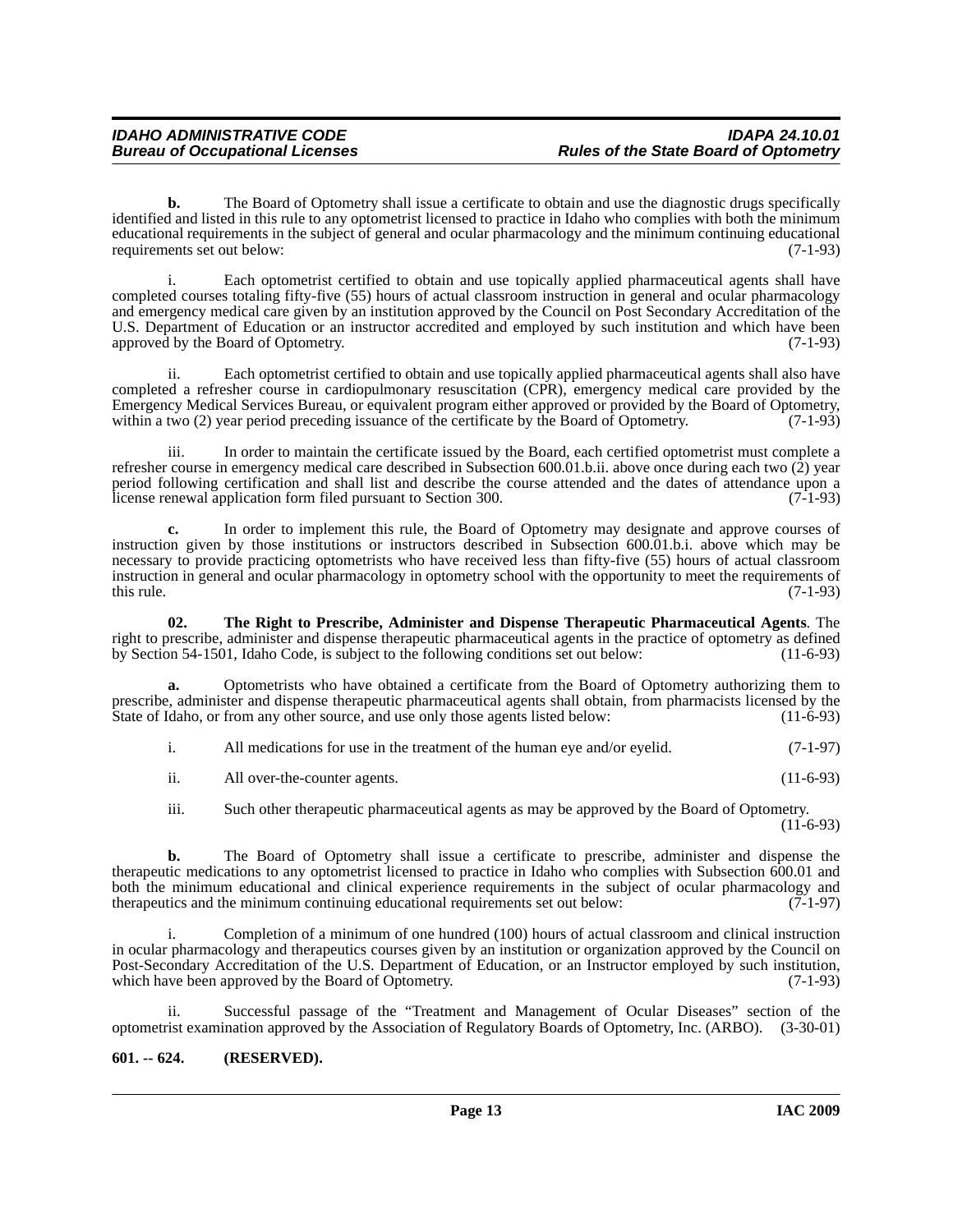# <span id="page-13-0"></span>**625. RULEMAKING HISTORY PRIOR TO JULY, 1993 (RULE 625).**

As Amended July 30, 1978 As Amended March 16, 1981 As Amended January 7, 1982 As Amended February 1, 1985 Effective February 20, 1985 As Amended March 13, 1987 Effective March 30, 1987 Subsection 600.02. Adopted Emergency Effective September 1, 1987 Readopted January 11, 1988 Adopted by Emergency February 25, 1991, Effective March 18, l99l As Amended February 21, 1992 Effective March 12, 1992 (7-1-93)

<span id="page-13-1"></span>**626. -- 999. (RESERVED).**